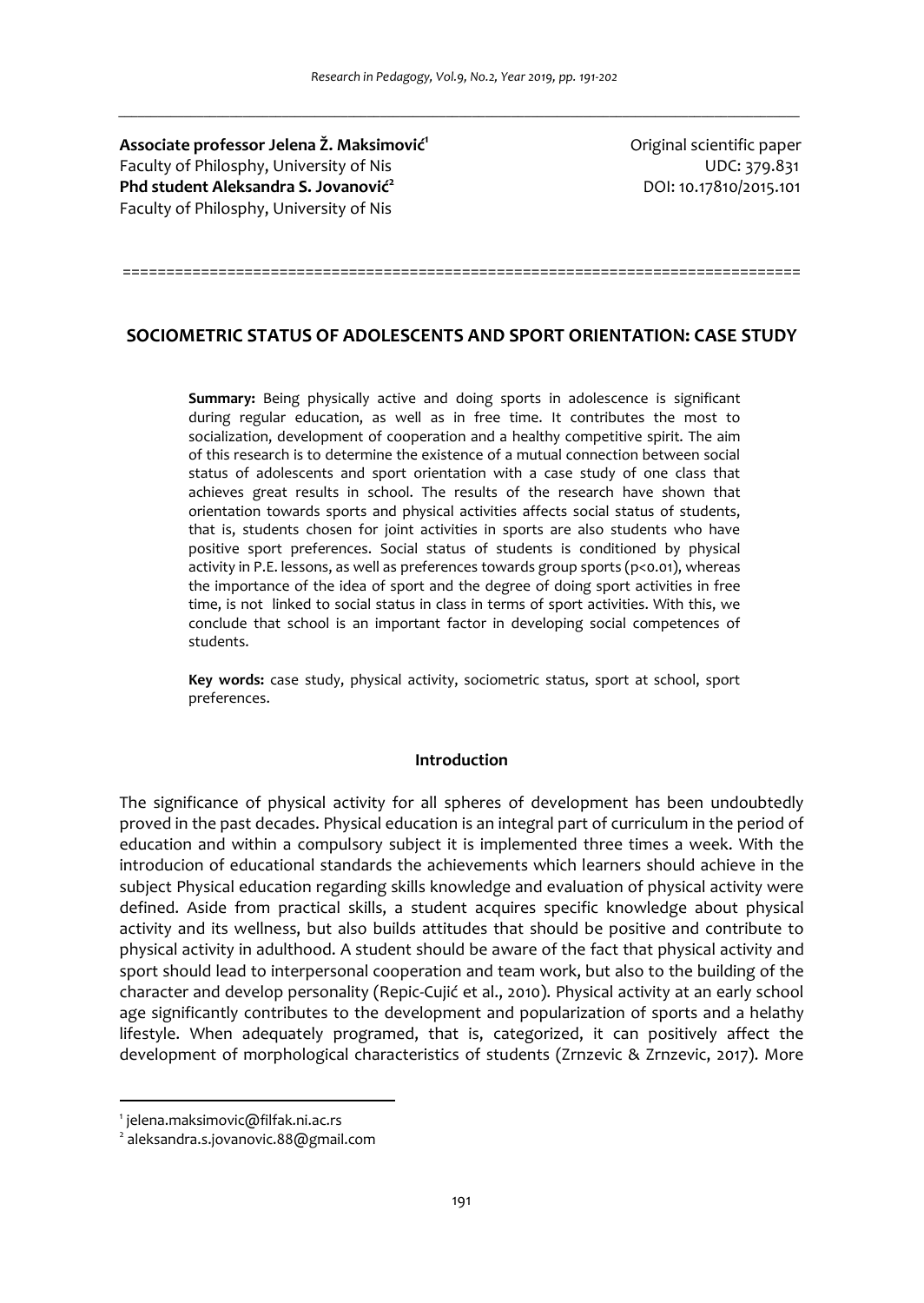positive attitudes on the significance of sports and physical activity are pronounced in elementary students, that is, students are more active than the students in high schools. High school students show more mature attitudes, but they are less active in school sports. Students show hesitation in terms of their belief regarding the realtionship of popularity and participation in sports (Savic et al., 2015).

Doing sports or any other kind of physical activity, recreationally or professionally, has shown benefits in many areas of life. It makes people happier, it stimulates brain activity, it increases self confidence, reduces stress and anxiety, friendships are formed with mutual activities. Much research has shown that physical activity has an influence on preventing the occurrence of many illnesses such as obesity, depression, mental health, osteoporosis, cancer, cardiovascular diseases, diabetes, and asthma at a primary as well as at a secondary level when the illness occurs (Blair, Kohl & Gordon, 1992; Elmagd, 2016; Warburton, Nicol & Bredin, 2006; Logstrup et al., 2001; Strong et al., 2005).

A world study of life values was carried out in the period of 2010 to 2014 and it encompassed around 100 countries. The results indicated that health, as one of the universal values of society, in the population up to 29 years of age, is estimated as very good in countries such as Zimbabwe, Jordan, Qatar, as bad in New Zeland, Egypt, Japan, Azerbaian, Algeria and Haiti. In a great number of countries, individuals do not do sports actively. The most active are people in Netherlands and New Zeland (Inglehart et al., 2014). Data from 2006 showed that young people in Serbia, aged up to 29 years, estimated their health as very good, but also as good and bad. Only 11.6% out of 311 respondents were active members of some sport organization and those were usually male respondents (Inglehart et al., 2014a).

Adolescence is a period of growing up, prone to abrupt changes and intense reactions, intensive physical development, development of emotional intelligence, skills of cooperation, building of identity. Social identity is built in a group of peers, that is, a certain status is taken, friendships are made, emotional support is seeked, adolescents learn about their capabilities and build their personality. The ability of children to adjust in the period of adolescence is connected to the ability to adjust in adulthood (Brkovic, 2011). It is through physical activity that some deviant forms of behaviour can be replaced. Aside from school obligations, students have a great part of their free time that they should spend precisely through physical activity. Physical activity can be individual and group, and thus contributes to social development of an individual since it requires interaction, cooperation, communication, development of a healthy competative spirit. In this paper we put stress precisely on social dimension, that is, the influence of sport preference on social status in class and vice versa. Moreno (Moreno, 1978) understands social status as an individual's position in a group that is determined by accepting or rejecting by other members of the group. Sociometry is the most adequate technique to determine this status. However, determining a social status of a group that is constant and in which all achieve great results in school is interesting, and it represents a case study that according to Yin (2009) should give us an answer to the question how and why a certain social phenomenon functions. As a case study, it has its advantages and faults. The advantages are that it essentially learns about a specific case, whereas the faults are reflected in generalizations, where on the basis on one case conclusions are made, which should not be true for all other cases. A foundation for creating hypothesis of research is a starting one (Sevkusic, 2008).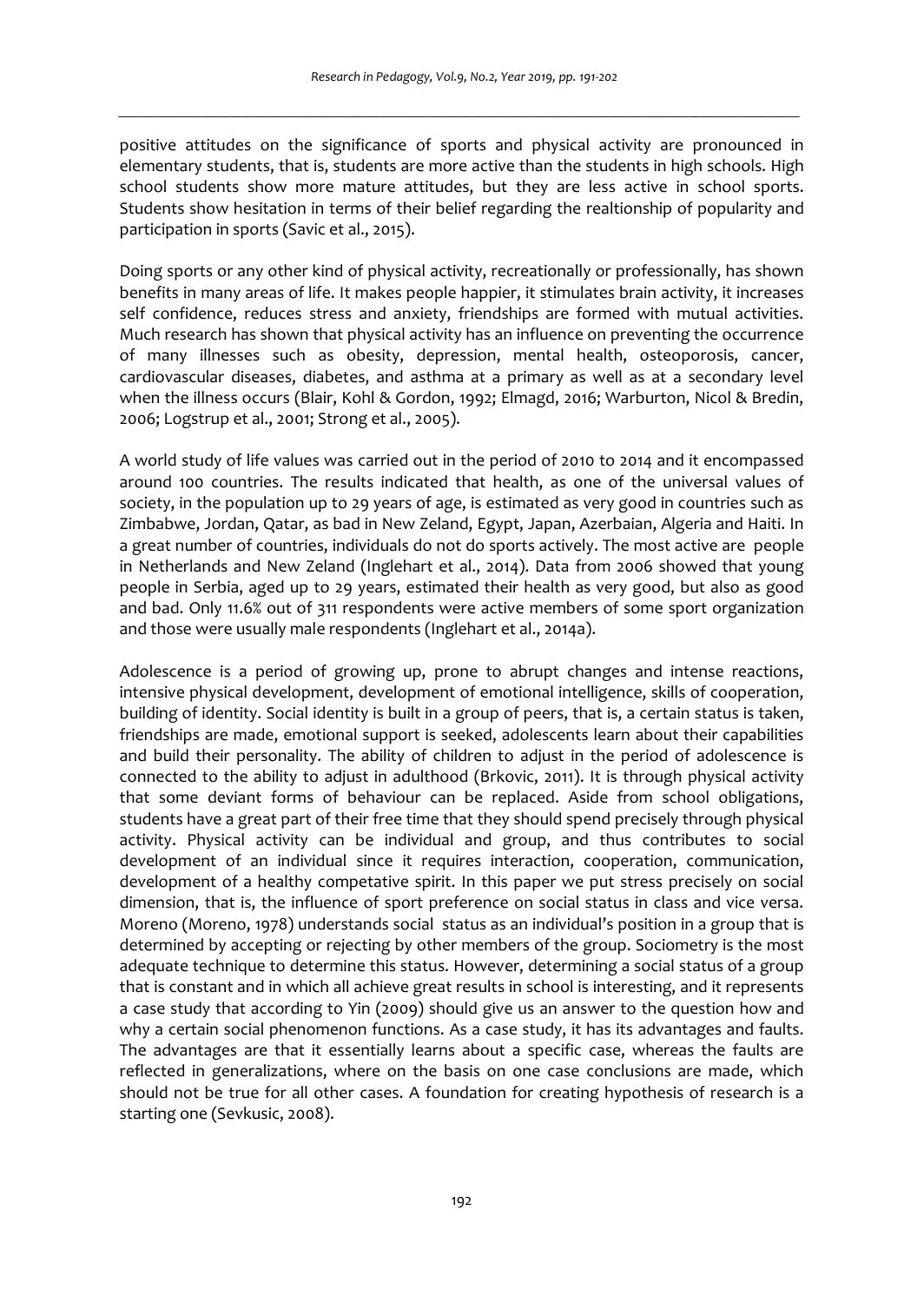Factors that affect popularity in a group can be gender, social behaviour, social skills, physical ability and attraction, academic achievement. The relationship between social status, that is, a position of an individual in class and his academic achievement is a subject of many researchers. It is attempted at explaining whether academic achievement can balance with popularity. A positive relation was shown in sociometric status, that is, accepting in a group. Physical ability and attraction of male students can lead to poor relationships (LaFontana & Cillessen, 2002). Good social status and good grades in school are characteristic for females. A positive relation was shown in male students in classes where motivation for learning is at a high level, whereas in classes where low motivation is dominant, negative relation was shown (Titkova, Ivaniushina & Alexandrov, 2013). Some research has shown that school success affects acceptance but not a social status in class, as well as that there are gender differences from the perspective of relation of school success and social status, which has opened the door for new research (Gadzic & Milojevic, 2009).

# **Methodology of research**

# **The objective of research**

The objective of the research is to use case study of students of one class with great school achievement to determine sociometric status from the perspective of sport activity. Specific goals are to determine if physical activity in P.E. lessons and in free time, the importance of physical activity and sport preferences affect social status in students who learn in one constant group, that is, accepting or rejecting.

# **Hypotheses**

The general hypothesis that we started from is that social status, that is, accepting or rejecting students in class, is conditioned by sport preferences.

H1- Social status of students in class is conditioned by physical activity in P.E. lessons.

H2- Social status of students in class is conditioned by physical activity in free time.

H3- Social status of students in class is conditioned by the attitudes on the importance of physical activity.

H4- Social status of students in class is conditioned by preferences towards physical activities in groups or pairs.

## **Sample**

The sample of the research is intentional. Twenty-seven student of one class in the third grade of a secondary vocational school from the territory of the city of Nis participated in the study. They achieved the best results in the entire school in year 2017/2018. Nineteen students are female and eight students are male. The specificity of this research is refelected in the fact that all the students in the class achieved the best result in school two years consecutively. The average grade of the class is 4.65, that is, four students achieved very good general success. Twelve students train a sport and two students are involved in sport sections at school.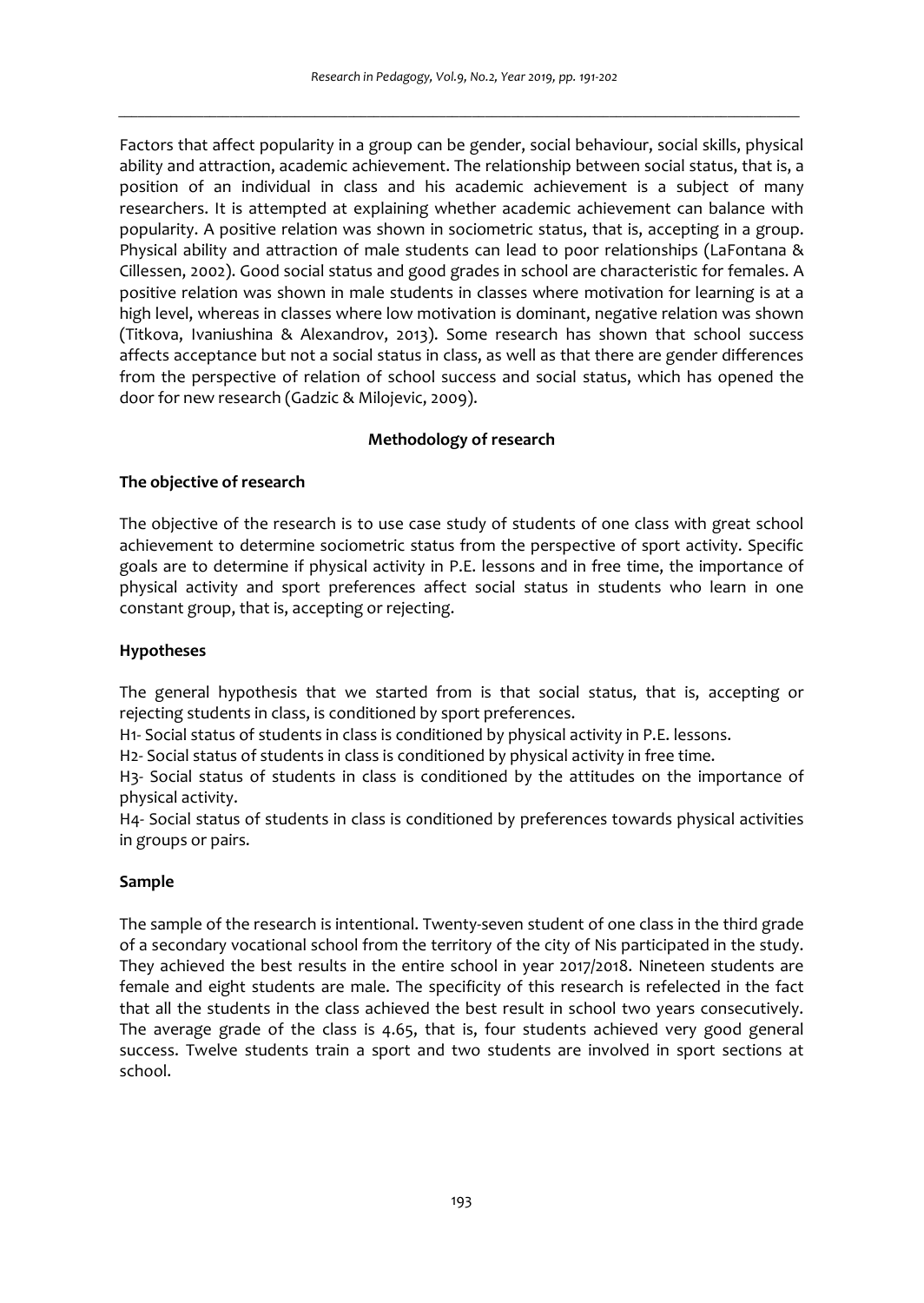#### **Variables**

Independent variables of this research are students' orientation towards sports, that is, physical activity in free time and at school, physical activity in pairs or group, the importance/significance of physical activity. Dependent variable of the research is sociometric status of students in class from the perspective of sport activity.

#### **Methods, techniques and instruments of the research**

In this research we used descriptive method, case study and sociometry, and from the tecniques, we used a sociometric questionnaire. Sociometric questionnaire, Sociometric Status and Sport (SSIS), was made for the needs of this research, on the basis of 'The questionnaire of activities and choises of partners', by the authors Potkonjak and Trnavac (1998, 118). In the introductory part of the questionnaire, students answered five questions on sport preferences. They also declared according to which sports they feel indifferent, which sport they like and which sport they do not like. They were presented with 17 sports. A second part of the questionnaire refers to a sociometric test where students should select with whom they want to spend the most, want less or do not want to spend time in sport activities for which they declared whether they love them, do not love them or they feel indifferent.

#### **Organization and the course of the research**

The research was realized in 2018 in the school, after the signed consents of parents to allow their children to participate in the research. Students were given the questionnaire during the class with their class teacher, they were instructed how to fill in, and they were allotted enough time to think and fill in.

## **Statistical processing of data**

A sociometric matrix was designed according to students' selections over with what students they want the most, want less or do not want to participate in sport activities. Students could name more than one student, that is, select more than one student with whom they would want to do sports. Students were divided into groups, categories according to how active they are in P.E. lessons, in their free time, their attitudes on the importance of doing sports, preferences of group or individual sports.

For each category of students the number of selections for I want the most, the number of I want less and I do not want were added up. By summing all selections by the others, for each student, a number of selections is obtained, N, that represents the sum of all students' selections altogether. Given the amount of sample, data were processed by calculating an χ2 теst with which the intensity of relationship among variables and contigency coefficient (C) with which the intensity of concurrence among the observed variables is determined. This concurrence is verified by the calculation of maximum value of contigency coefficient (Cmax).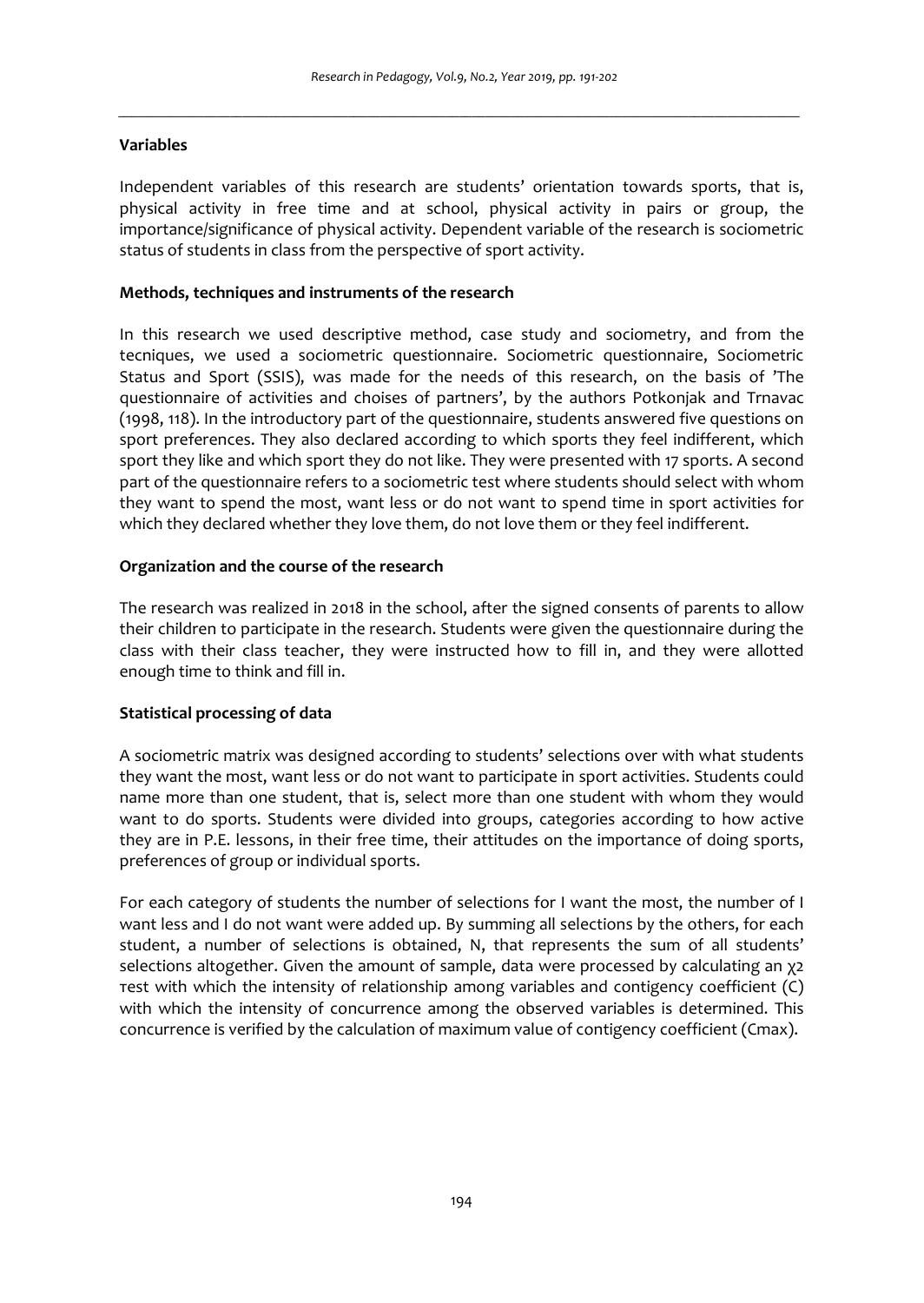|                         |              | $\mathcal{L}$ | 3              | 4      | 5      |                          | 7      |        |                |                |        |        |        |        |        |                |        |        |        |       |       |        |                |        |        | 8 9 10 11 12 13 14 15 16 17 18 19 20 21 22 23 24 25 26 27 |        |
|-------------------------|--------------|---------------|----------------|--------|--------|--------------------------|--------|--------|----------------|----------------|--------|--------|--------|--------|--------|----------------|--------|--------|--------|-------|-------|--------|----------------|--------|--------|-----------------------------------------------------------|--------|
|                         |              |               | $+ -$          |        |        | ۰                        | $+$    |        |                |                |        |        |        |        |        |                |        |        | $+$    |       |       |        |                |        |        | $^{+}$                                                    |        |
| າ                       |              |               | $^{+}$         | $^{+}$ | $^{+}$ | ۰                        | $^{+}$ |        |                |                |        |        |        |        |        |                |        |        |        | $+ -$ |       |        |                |        |        |                                                           |        |
| 3                       |              | $^{+}$        |                | $+$    | $^{+}$ | ۰                        |        |        |                |                |        |        |        |        |        |                |        |        |        | $+ -$ |       |        |                |        |        |                                                           |        |
| $\overline{\mathbf{4}}$ |              | $^{+}$        | $^{+}$         |        | $^{+}$ | ۰                        |        |        |                |                |        |        |        |        |        |                |        |        |        |       |       |        |                |        | -      |                                                           |        |
| 5                       |              | $^{+}$        | $^{+}$         | $^{+}$ |        | $\overline{\phantom{a}}$ |        |        |                |                |        |        |        |        |        |                |        |        |        | $+ -$ |       |        |                |        |        |                                                           |        |
| 6                       |              |               |                |        |        |                          |        |        |                |                |        |        |        |        |        |                |        |        |        |       |       |        |                |        |        |                                                           |        |
| 7                       | $+ -$        | $+ -$         | $^{+}$         | $+ -$  | $+ -$  | $+ -$                    | $+ -$  | $^{+}$ | $+ -$          | $+ -$          | $+ -$  | $+ -$  | $+ -$  | $+ -$  | $^{+}$ | $+ -$          | $+ -$  | $+ -$  | $^{+}$ | $+$ - | $+ -$ | $+ -$  | $+ -$          | $+ -$  | $+ -$  | $+ -$                                                     | $+ -$  |
| 8                       | ÷-           | $+ -$         | $^{+}$         | $+ -$  | ÷      | +-                       | $^{+}$ | $+ -$  | $^{+}$         | $^+$           | $+ -$  | +-     | $+ -$  | $+ -$  | $\pm$  | $+ -$          | $+ -$  | ⊕      | $^{+}$ | $+ -$ | $+ -$ | +-     | $+ -$          | $+ -$  | $+$    | $+ -$                                                     | $+ -$  |
| 9                       | $+$ -        | $^{+}$        | $^{+}$         | $+ -$  | $+ -$  | $+ -$                    | $^{+}$ | $^{+}$ |                | $^{+}$         | $+ -$  | $+ -$  | $+ -$  | $+ -$  | $^{+}$ | $+ -$          | $^{+}$ | $^{+}$ | $^{+}$ | $+ -$ | $+ -$ | $^{+}$ |                | $+ -$  | $+ -$  | $+ -$                                                     | $^{+}$ |
|                         |              | $^{+}$        | $^{+}$         | $+ -$  | $+ -$  | $+ -$                    | $^{+}$ | $^{+}$ | $^{+}$         |                | $+ -$  | $+ -$  | $+ -$  | $+ -$  | $+$    | $+ -$          | $^{+}$ | $+$    | $^{+}$ | $+ -$ | $+ -$ | $+ -$  | $+ -$          | $+ -$  | $+ -$  | $+ -$                                                     | $^{+}$ |
|                         | $^{+}$       |               |                | $^{+}$ |        |                          |        |        |                |                |        | $^{+}$ | $^{+}$ | $^{+}$ |        | $^{+}$         |        |        |        |       |       |        |                |        |        |                                                           |        |
| ำว                      | $\ddot{}$    |               |                | $^{+}$ |        |                          |        |        |                |                |        |        | $^{+}$ | $+$    |        | $\overline{+}$ |        |        |        |       |       |        |                |        |        |                                                           |        |
| 13                      | $\mathrm{+}$ |               |                | $^{+}$ |        |                          |        |        |                |                | $^{+}$ | $^{+}$ |        | $+$    |        | $^{+}$         |        |        |        |       |       |        |                |        |        |                                                           |        |
| 14                      | $^{+}$       |               |                |        |        |                          |        |        |                |                | $^{+}$ | $^{+}$ | $^{+}$ |        |        | $^{+}$         |        |        |        |       |       |        |                |        |        |                                                           |        |
| 15                      |              |               | $^{+}$         |        |        |                          | $^{+}$ | $^{+}$ | $^{+}$         | $^{+}$         |        |        |        |        |        |                |        |        | $+$    |       |       |        |                |        |        |                                                           | $^{+}$ |
| -16                     | $^{+}$       |               |                |        |        |                          |        |        |                |                | $^{+}$ | $+$    | $^{+}$ | $+$    |        |                |        |        |        |       |       |        |                |        |        |                                                           |        |
| -17                     |              | $^{+}$        | $+$            | $+$    | $^{+}$ |                          | $^{+}$ | $^{+}$ | $^{+}$         | $^{+}$         | $^{+}$ |        |        |        | $+$    |                | $^{+}$ |        | $^{+}$ |       |       |        | $^{+}$         |        |        |                                                           | $^{+}$ |
| $\overline{\bf 18}$     |              | $^{+}$        | $\overline{+}$ |        | $+$    |                          | $^{+}$ | $^{+}$ | $\overline{+}$ | $\overline{+}$ |        |        |        |        | $^{+}$ |                | $+$    |        | $^{+}$ |       |       |        | $\overline{+}$ |        |        |                                                           | $^{+}$ |
|                         |              |               |                |        |        |                          | $^{+}$ | $^{+}$ |                |                |        |        |        |        | $^{+}$ |                |        |        |        |       |       |        |                |        |        |                                                           |        |
|                         |              |               |                |        |        | $^{+}$                   |        |        |                |                |        |        |        |        |        |                |        |        |        |       |       |        |                |        |        |                                                           |        |
|                         |              |               |                |        |        | $^{+}$                   |        |        |                |                |        |        |        |        |        |                |        |        |        |       |       |        |                |        |        |                                                           |        |
|                         |              |               |                |        |        | $^{+}$                   |        |        |                |                |        |        |        |        |        |                |        |        |        |       |       |        |                |        |        |                                                           |        |
|                         |              |               |                |        |        |                          |        |        | $^{+}$         |                |        |        |        |        | $^{+}$ |                | $+$    | $^{+}$ |        |       |       |        |                |        |        |                                                           |        |
|                         | $^{+}$       |               |                |        |        |                          |        |        |                |                |        |        |        |        |        |                |        |        |        |       |       |        |                |        | $^{+}$ | $+$                                                       |        |
|                         |              |               |                |        |        |                          |        |        |                |                |        |        |        |        |        |                |        |        |        |       |       | $+$    |                | $^{+}$ |        | $+$                                                       |        |
| 120123343345            |              |               |                |        |        | $^{+}$                   |        |        |                |                |        |        |        |        |        |                |        |        |        | $+$   |       |        |                |        |        |                                                           |        |
|                         |              | $^{+}$        | $^{+}$         |        |        |                          | $^+$   | $^{+}$ | $^{+}$         | $^{+}$         |        |        |        |        | $^{+}$ |                |        |        | $^{+}$ |       |       |        |                |        |        |                                                           |        |
| $\overline{+}$          | h            | 8             |                |        |        |                          | 8      | 8      |                | 6              | 4      | 4      | 4      | 4      | Q      | 4              | ``     |        | 8      |       |       |        |                |        |        |                                                           |        |
| 77.                     |              |               |                |        | Λ      | Λ                        | ጎ      |        |                |                | Δ      | Δ      | 4      | 4      |        | Δ              |        |        |        |       |       | Λ      |                |        | 4      | Δ                                                         | ົ      |
| $\Sigma$ -              |              |               |                |        |        |                          |        |        |                |                |        |        |        |        |        |                |        |        |        |       |       |        |                |        | າ      |                                                           |        |

*\_\_\_\_\_\_\_\_\_\_\_\_\_\_\_\_\_\_\_\_\_\_\_\_\_\_\_\_\_\_\_\_\_\_\_\_\_\_\_\_\_\_\_\_\_\_\_\_\_\_\_\_\_\_\_\_\_\_\_\_\_\_\_\_\_\_\_\_\_\_\_\_\_\_\_\_\_\_\_\_\_\_\_\_\_\_\_\_\_\_\_\_\_\_\_\_\_\_\_\_\_\_\_\_ Picture 1: Sociometric matrix* 

*Legend.* Numbers 1 to 27 are students; selection: + I want the most; +- I want the less; - I do not want; ∑ sum

The design of sociometric matrix meant a tabular view of all students, where the numbers of selections by other students were written next to students' names, for the categories I want the most, I want less and I do not want to do sports (Picture 1).

|                   | <b>Always</b>   | <b>Almost</b><br>always | Rarely | Every<br>day | Several<br>times a<br>week | Several<br>times a<br>month | <b>Very</b><br>important | Important | Less<br>important | Couple | Group  |
|-------------------|-----------------|-------------------------|--------|--------------|----------------------------|-----------------------------|--------------------------|-----------|-------------------|--------|--------|
| 1                 | ∗               |                         |        | ∗            |                            |                             | ∗                        |           |                   | ¥      |        |
|                   |                 |                         |        |              |                            | ¥                           |                          | ∗         |                   |        | ¥      |
|                   | $\frac{2}{3}$ * | ₮                       |        | ∗            |                            |                             |                          | ₮         |                   |        | ¥      |
| $\frac{4}{5}$     |                 | ∗                       |        |              |                            | ¥                           |                          |           | ×                 |        | ∗      |
|                   |                 | ×                       |        |              | ∗                          |                             |                          | ∗         |                   |        | ×      |
| $\overline{6}$    |                 |                         | ₹      |              |                            | ∗                           |                          | ₮         |                   |        |        |
| $\overline{7}$    |                 | $\ast$                  |        |              | ∗                          |                             | ∗                        |           |                   |        | ¥      |
| $\bf{8}$          |                 | $\ast$                  |        |              | ¥                          |                             | ∗                        |           |                   |        | $\ast$ |
|                   | प्रक            |                         |        |              |                            | ¥                           | ₮                        |           |                   |        | ∗      |
| $10*$             |                 |                         |        |              | ∗                          |                             | ∗                        |           |                   |        | ×      |
| π                 |                 | ∗                       |        | ∗            |                            |                             | ∗                        |           |                   |        | ¥      |
| 12                |                 | ₮                       |        |              | ▼                          |                             | ₮                        |           |                   |        | ∗      |
|                   |                 | ×                       |        |              | ∗                          |                             |                          |           | ×                 |        | ×      |
| $\frac{13}{14}$ * |                 |                         |        |              | ∗                          |                             |                          | ∗         |                   |        | ∗      |
| $15*$             |                 |                         |        |              | ∗                          |                             | ∗                        |           |                   |        | ¥      |
| 16                |                 | ∗                       |        |              |                            | ×                           |                          | ∗         |                   |        | ¥      |
| $\overline{17}$   |                 | ₮                       |        |              |                            | ∗                           |                          | ₮         |                   |        | ∗      |
| 18                |                 |                         | ×      |              |                            | ×                           |                          |           | ¥                 |        | ¥      |
| $19*$             |                 |                         |        |              | $\ast$                     |                             |                          | ∗         |                   |        | $\ast$ |
| $20*$             |                 |                         |        |              | ¥                          |                             |                          | ∗         |                   | ∗      |        |
| $\frac{21}{22}$   |                 | ∗                       |        |              |                            | ¥                           |                          | ∗         |                   | ×      |        |
|                   |                 | ₮                       |        |              |                            | ¥                           | ∗                        |           |                   | ¥      |        |
| $23*$             |                 |                         |        |              | ▼                          |                             |                          | ∗         |                   |        | ¥      |
| 24                |                 | $\ast$                  |        |              | ×                          |                             |                          | ∗         |                   |        | ¥      |
| $25*$             |                 |                         |        | ∗            |                            |                             | ∗                        |           |                   |        | ∗      |
| $26*$             |                 |                         |        | ∗            |                            |                             | ∗                        |           |                   |        | ×      |
| $27*$             |                 |                         |        |              | ×                          |                             | ∗                        |           |                   |        | ¥      |

| Picture 2: Classifying students into categories |  |  |  |  |
|-------------------------------------------------|--|--|--|--|
|-------------------------------------------------|--|--|--|--|

*Legend.* Numbers 1 to 27 are students; \* categories in which students are assigned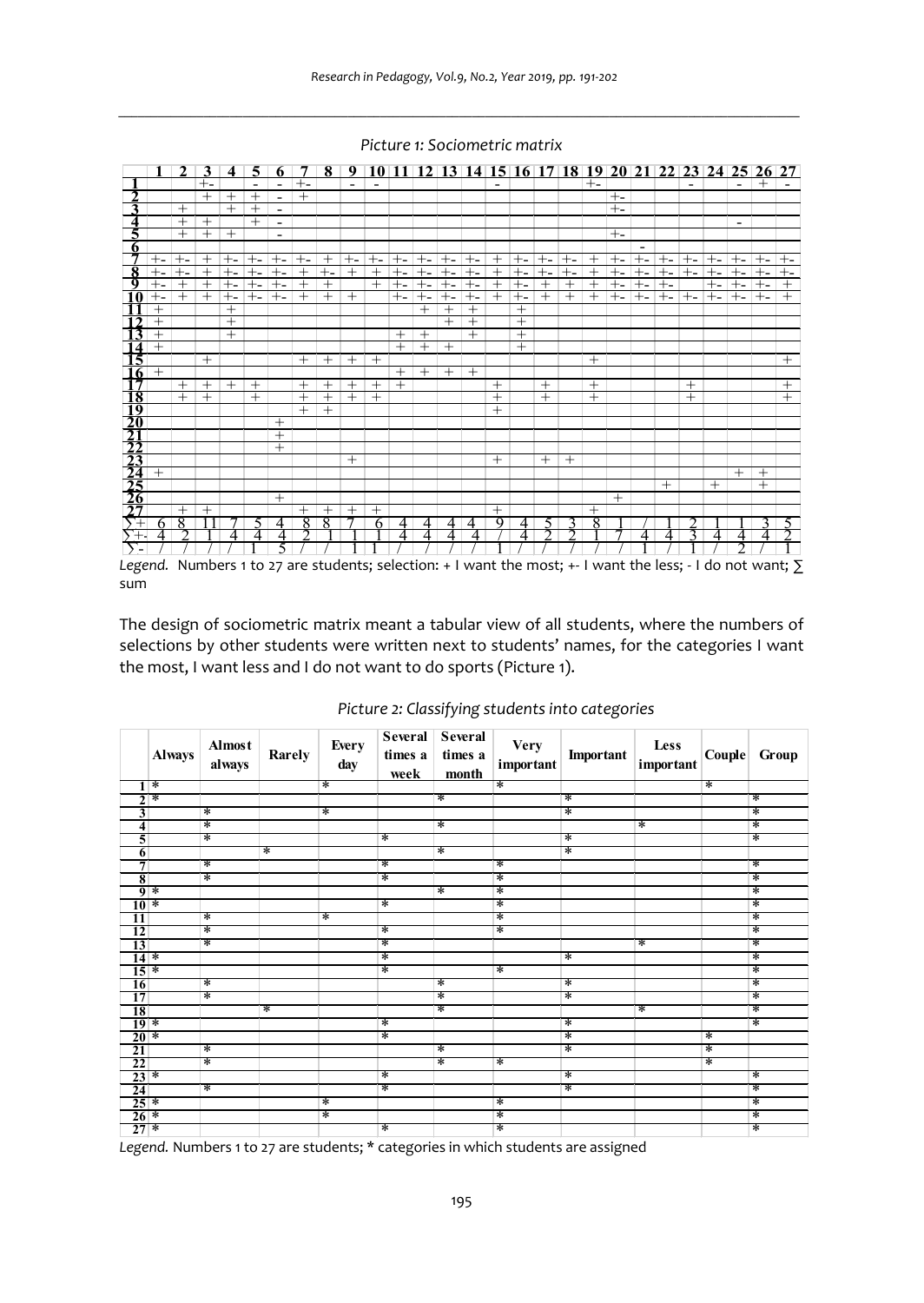In order to perceive certain categories of selections, a special matrix was designed where students were categorized in groups, according to certain categories, that is, their answers such as always, almost always, rarely, every day, several times a week, several times a month, very important, important, less important, pair, group (Picture 2).

#### **Research results**

The class consists of students who train athletics, volleyball, footsall, football, folklore dance, basketball, kick boxing, tennis, those who go to the gym. The greatest number of students choose more than one students for sport activities, which indicates that sociometric status of the class is favourable, that is, that students interact and cooperate when it comes to sports. Two students responded that they are rarely active in P.E. lessons, 13 students are almost always active and 12 students are always active. Five students are active every day, 13 students several times a week and 9 students several times a month. Fifteen students responded that it is very important to be physically active, 9 students responded that it is important to be active and 3 students that it is less important.

The results have shown that there is a statistically significant difference, since the obtained χ2 test is significant at level 0.00. The degree of students' physical activity in P.E. classes conditions the number of other students' selecting them. The overall number of all selections is 225, whereas there were 63 positive selections in groups of almost always active students in P.E. lessons. More physically active students are more selected for sports than those who are less physically active (Table 1).

|                      | Always | Almost always | Rarely    | N   |
|----------------------|--------|---------------|-----------|-----|
| I want the most      | 60     | 63            |           | 130 |
| I want less          | 33     | 42            | о         | 81  |
| I do not want anyway |        |               |           | 14  |
|                      | 100    | 107           | 1ŏ        | 225 |
|                      |        |               | / Smax    | αī  |
|                      | 18.62  | 0.00          | 0.76/0.82 |     |

*Table 1: Social status of students and physical activity in P.E. classes* 

*Legend*. N - number of choices

It was shown that the incidence of physical activity in free time does not significantly affect social status in the class in terms of sports (p>0.05; Table 2).

|                      | Every day | Several times a<br>week | Several times a<br>month | $\Sigma N$ |
|----------------------|-----------|-------------------------|--------------------------|------------|
| I want the most      |           | 66                      | 39                       | 132        |
| I want less          |           | 37                      | 27                       | 81         |
| I do not want anyway |           |                         |                          | 14         |
| УN                   | 46        | 108                     |                          | 227        |
|                      | χ2        |                         | $C/C_{max}$              | df         |
|                      | 2.6       | >0.05                   | 0.11/0.82                |            |

*Table 2: Social status of students and physical activity in free time* 

*Legend*. N - number of choices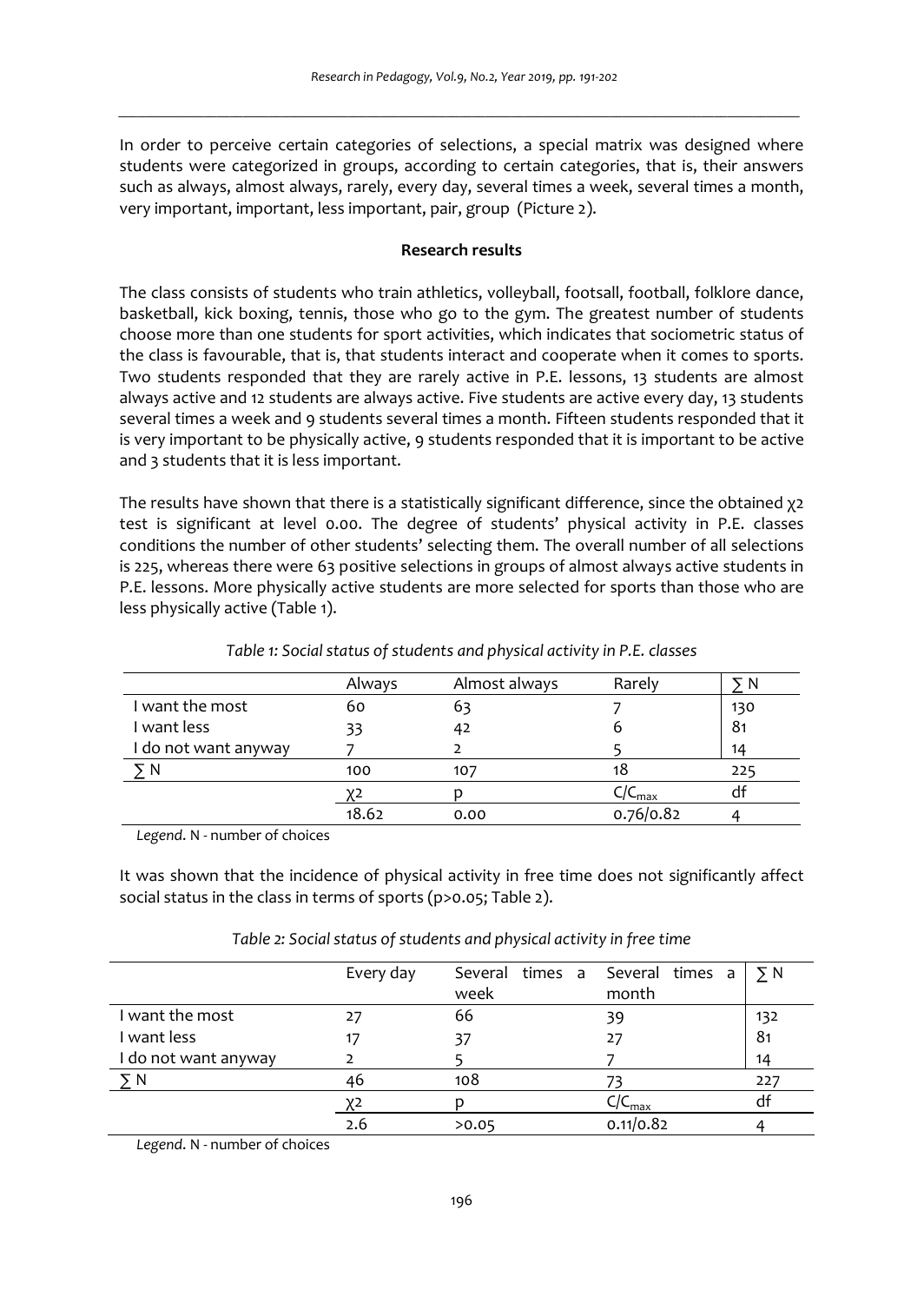The overall number of all selections is 227, whereas there were 66 positive selections in groups of students who do sports several times a week. More physically active students in their free time are not necessarily the most selected ones for joint sport activities (Table 2).

It was shown that there is not a statistically significant difference between social status of students in terms of sports and the understanding of the importance of sports. The concurrence among the observed phenomena is weak. Regardless of the individual degree of understanding the importance of sports, students mutually select one another for sport activities (p>0.05; Table 3). The overall number of all selections is 222, whereas there were 61 positive selections in groups of students who find physical activity very important (Table 3).

|                      | Very important | Important | Less important    | N   |
|----------------------|----------------|-----------|-------------------|-----|
| I want the most      | 61             | 53        | 14                | 128 |
| I want less          |                | 40        | 10                | 81  |
| I do not want anyway |                |           |                   | 13  |
| уN                   | Ω۵             | 100       | 24                | 222 |
|                      |                |           | $/C_{\text{max}}$ | aı  |
|                      | 3.37           | >0.05     | 0.01/0.82         |     |

|  |  | Table 3: Social status of students and importance of sports |  |  |
|--|--|-------------------------------------------------------------|--|--|
|--|--|-------------------------------------------------------------|--|--|

*Legend.* N - number of choices

It can be concluded that there is a statistically signficant difference between social status of students and their preferences to do sports in groups or pairs, since the obtained χ2 test is significant at level 0.00 (Table 4).

|                      | Couple | Group                   | N              |
|----------------------|--------|-------------------------|----------------|
| I want the most      |        | 125                     | 133            |
| I want less          | 19     | 62                      | 8 <sub>1</sub> |
| I do not want anyway |        | 13                      | 14             |
| ⋝N                   | 28     | 200                     | 228            |
| χ2                   |        | $C/C_{\underline{max}}$ | df             |
| 25.56                | 0.00   | 0.10/0.82               |                |

*Table 4: Social status of students and physical activity in groups or pairs* 

*Legend.* N - number of choices

The biggest number of students opt for group sports opposed to pair sports, that is, 4 students opt for pair sports, one student selects only one student for the category I do not want to do sports. Those four students were selected by other students 27 times. The remaining 22 students opted for a large number of students with whom they want to do sports, they select more than one, that is, they are selected 228 times by others, and 125 times positively, which can indicate that students prefer sports for more people. Students who have a larger number of selections by others, or better social status in class, strive for group physical activities. This shows that students mutually socialize and cooperate, and that they love to do sports together (Table 4).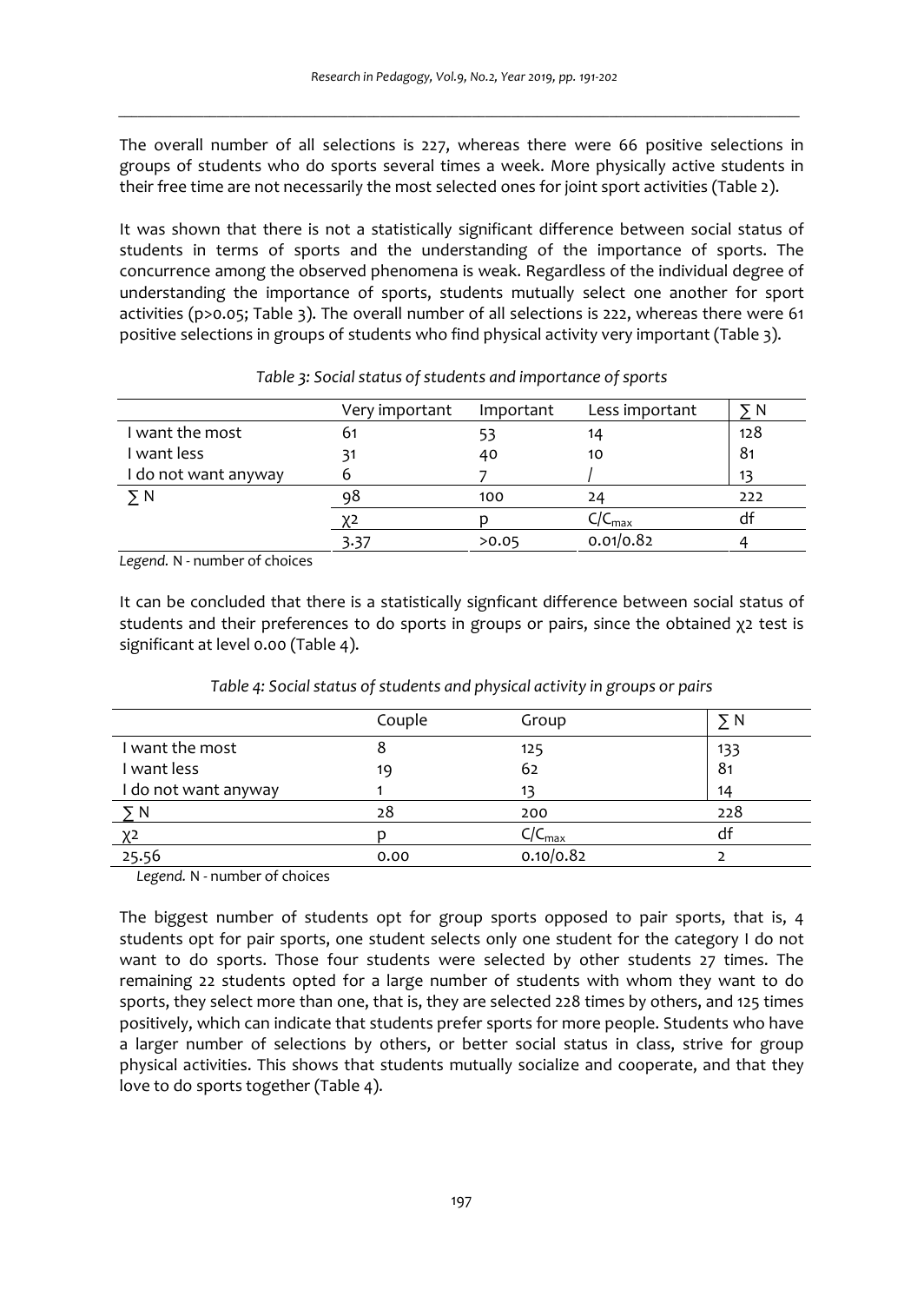# *\_\_\_\_\_\_\_\_\_\_\_\_\_\_\_\_\_\_\_\_\_\_\_\_\_\_\_\_\_\_\_\_\_\_\_\_\_\_\_\_\_\_\_\_\_\_\_\_\_\_\_\_\_\_\_\_\_\_\_\_\_\_\_\_\_\_\_\_\_\_\_\_\_\_\_\_\_\_\_\_\_\_\_\_\_\_\_\_\_\_\_\_\_\_\_\_\_\_\_\_\_\_\_\_* **Discussion**

The significance of sociometric study of physical activities within sport groups is reflected in viewing the interaction of group members and their positive influence on achieving success. It is understood that group members will turn to each other and that sociometry will show there is one person in the group that stands out, the person that is also the captain, group leader, which was shown by the research (Sabin, Mihai & Marcel, 2014; Sindik & Mihaljevic, 2011). Sport groups are characterized by communication, cooperation, interaction and counselling about decision making. Students who achieve good results in school are being elected for formal leaders, and they affect the process of decision making of other group members (Sabin & Marcel, 2014). Without positive social interactions, good results cannot be expected. In such groups each has its role that leads to a common goal, achieving success. When it comes to a school group that achieves great results in all subjects and sports, it is interesting to find if some individuals stand out according to social status in comparison to sport preferences. Our research has shown that one student has the biggest number of selections by others, that is, 11 selections, so we cannot conclude that he is the formal leader in sport activities of the class.

Aside from sociometry, observation as a method of research completes the objectivity of results about the interactions of peers within a sport group. More popular active adolescents are more selected, that is, accepted by their peers, and they are the most accepted by their coach. Those who are rejected by their peers are evaluated as less competent in sports, which proves that sport competence affects social status. However, it was shown that more competent adolescents communicate more with their coaches than with their peers, which also affects the quality of friendship with others (Vierimaa & Cote, 2016). Our research has indicated that students have good social status in class in terms of sport activities.

Much research has shown the positive correlation of physical activity and academic success, which is explained by the influence of physical activity on concentration, memory and the development of intelligence (Strong et al., 2005). Our research confirms this hypothesis, since it has been shown that students are mostly positively sports-oriented.

School should contribute to popularization of sports aside from compulsory classes (Logstrup et al., 2001). The organization of free sport activities, participation of students in sections and interclass competitions contribute to the development of sport spirit and understanding the importance of doing sports. The students of examined class are almost always and always active in P.E. classes, but they are not all involved in sport sessions, on which school should work.

According to Bailey (2006), basic advantages of doing sports in school are physical, emotional, social and cognitive development, as well as a healthy lifestyle. It should stress encouraging the development of social skills, which are acquired with the relationship among peers, as well as a relationship with teachers. Emotional intelligence, that is, the ability to control emotions affects academic success, as well as achievement in sports (Lozovina, Bonacin & Lozovina, 2012). Emotional stability is influenced by many factors, but most certainly acceptance by group members is an important factor that will contribute to success in school, as well as sports. Smith (Smith, 2003) points that peers may influence one another, that is, the level and quality of physical activity with their incentive. A favourable social status of students of our class proves that sports is important for the development of social and emotional skills. Our results have shown that activity in P.E. classes and favourable status are correlated.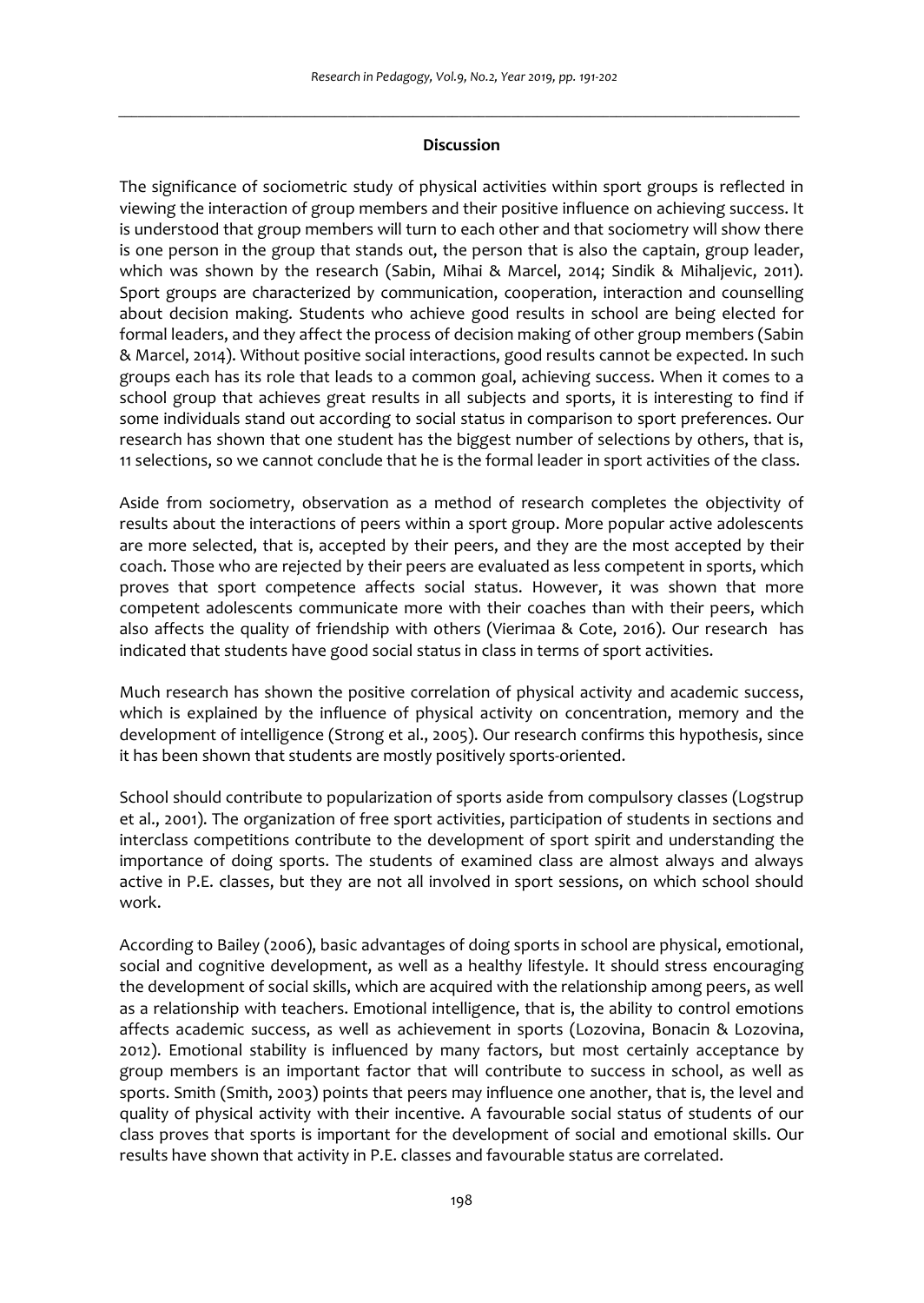Motivation of adolescents to do sports affects their physical activity. It is significant that teachers give students themselves freedom to choose activities that they will do in regular instruction, and thus contribute to the development of autonomy in students (Ntoumanis, 2001). Students who have more confidence and better self-opinion are more motivated to do sports (Jekauc et al., 2017; Ntoumanis, 2001).

Research shows that boys and children of younger age are more active than girls and adolescents (Van Hecke et al., 2016). Male students at a primary and secondary level are more engaged in sport activities, which is certainly necessary to change by encouraging female population to be active. Students are more active in primary school, and they do sports the most in P.E. lessons. In free time, they prefer collective sports such as basketball and volleyball in boys, and in girls dance, running, walking, which shows different sport preferences of boys and girls (Radisavljevic-Janic, Milanovic & Lazarevic, 2012). Our sample is not balanced when it comes to gender, but it was shown that students love the most fitness/gym, volleyball, cycling, hiking, table tennis, tennis, football, and they opt least for riding, archery, badminton, running and martial arts sports.

Research of young people in Serbia has shown that the greatest number of respondents aged up to 19 years of age do not do sports. Male respondents do sports more. Adolescents take 120 minutes at most to do physical activities, but only a quarter of respondents do so. Young people are aware that they do not do sports enough, which is a good marker for them to start being active. However, they grade their health as very good and good (Ministarstvo omladine i sporta Republike Srbije, 2016). Our results have shown that students are aware of the importance of sports and a large number of them choose to do sports a couple times a week.

There are indicators that school achievement of adolescents is not conditioned by doing sports, but that students who actively do sports achieve better results in school, which opens the door for implementing new research and discovering factors that lead to better results of athlete students (Gadzic & Milojevic, 2009). It has also been shown that doing sports does not affect social relationships and that in some cases sociometrical status is not conditioned by doing sports (Edim & Odok, 2015; Gadzic & Vuckovic, 2009). Our results have shown that activity in P.E. lessons and favourable social status correlate.

We have confirmed general hypothesis, that is, sociometric status is conditioned by sport preferences, that is, the degree of activity in P.E. lessons, as well as preferences towards group sports. The degree of understanding of sports, as well as doing sport activities in free time, do not affect social status of students.

# **Conclusion**

Even though there are tendencies that sports represents only a kind of profit, it is necessary to stress its moral function, as well as aesthetic (Randelović & Savic, 2016). Cooperation and togetherness, as well as a relationship towards beauty should be starting points in a series of advantages of doing sports.

Many European countries are not satisfied with the position of school sports in curriculum as well as in free time activities. It is necessary to convert desires into reality and deal more with adequate ways of popularizing sports and putting it in the function of personality development (Hardman, 2008).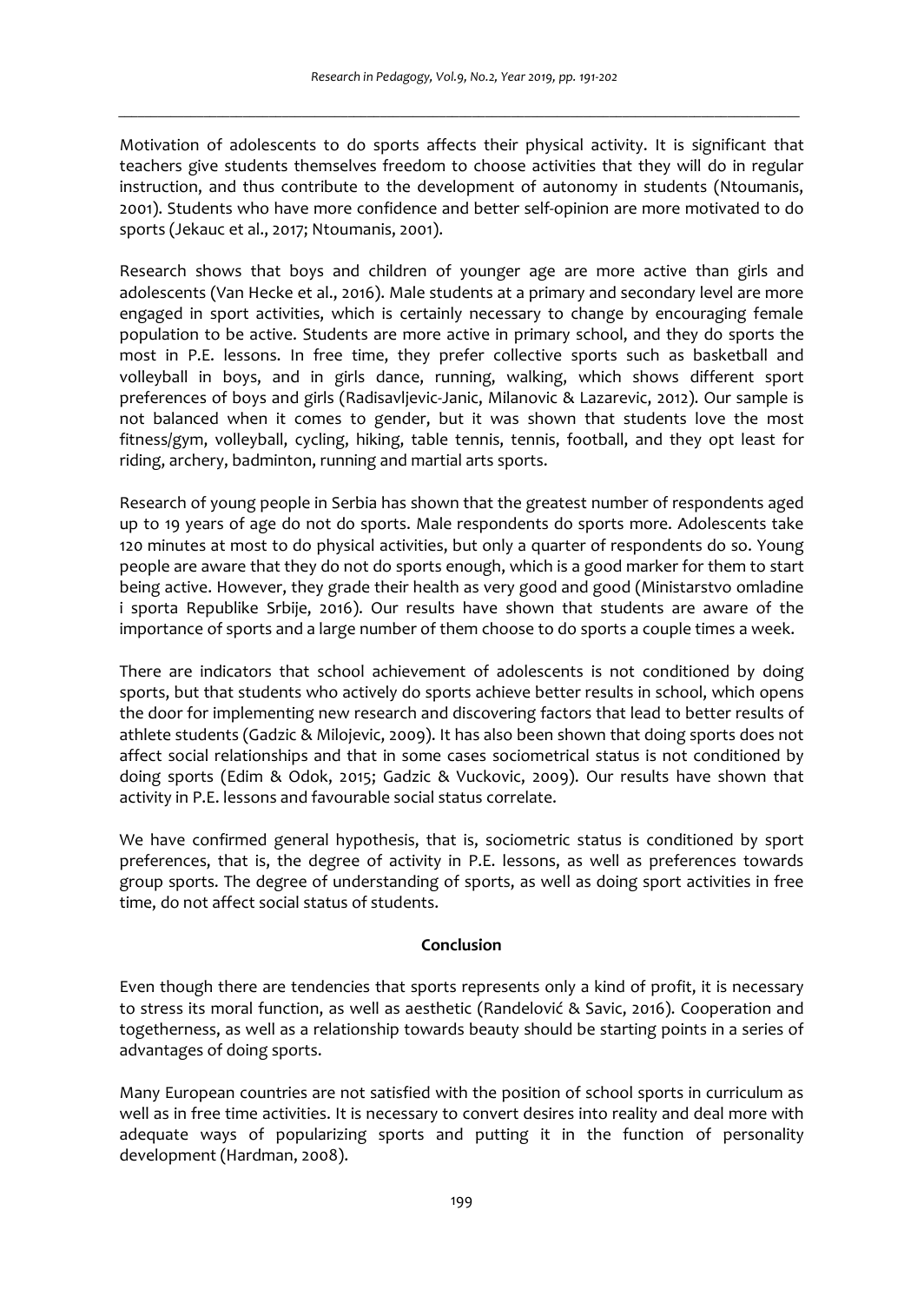On the basis of the obtained results of this research, we can conclude that the class in which students achieve great results, is a class that is physically active, with good sociometric status, where there is cooperation and aspiration towards mutual activities in sports. Aside from school obligations, students do sports in their free time, and most importantly, they understand the importance of sports. The link of sociometric status of students and their activities in P.E. lessons exists, but it has not been shown in the cases of understanding the importance of sports and doing sports in free time. This shows that P.E. lessons are important for the development of cooperation and communion.

#### **References**

- Bailey, R. (2006). Physical Education and Sport in Schools: A Review of Benefits and Outcomes, *Journal of School health*, 76 (8), 397-401.
- Blair, S. N., Kohl, H. W. & Gordon, N. F. (1992). How much Physical Activity is Good for Health?, *Annu. Rev. Publ. Health,* 13, 99-126.
- Brkovic, A. (2011). *Razvojna psihologija*. Cacak: Regionalni centar za profesionalni razvoj zaposlenih u obrazovanju.
- Edim, M. E. & Odok, E. (2015). A Sports Participation and Social Personality Variable of Students in Secondary Schools in Central Senatorial District of Cross River State, Nigeria, *Journal of Education and Practice*, 6 (15), 135-138.
- Elmagd, M. A. (2016). Benefits, Need and Importance of Daily Exercise, *International Journal of Physical Education, Sports and Health,* 3 (5), 22-27.
- Gadzic, A. & Milojevic, A. (2009). Skolski uspeh i status adolescenata u razredu. *Teme,* 33 (4), 1379-1389.
- Gadzic, A. & Vuckovic, I. (2009). Participation in Sports and Sociometric Status of Adolescents, *Biomedical Human Kinetics,* 1, 83-85. DOI: 10.2478/v10101-009-0021-y
- Gadzic, A. (2009). Bavljenje sportom i uspeh u skoli ucenika adolescenta. *Fizicka kultura,* 63 (2), 243-254.
- Hardman, K. (2008). The Situation of Physical Education in Schools. *Human Movement,* 9 (1), 5- 18. DOI: 10.2478/v10038-008-0001-z
- Inglehart, R., C. Haerpfer, A. Moreno, C. Welzel, K. Kizilova, J. Diez-Medrano, M. Lagos, P. Norris, E. Ponarin & B. Puranen et al. (eds.) (2014). *World Values Survey: Round Six - Country-Pooled Datafile Version.* Madrid: JD Systems Institute. Retrived July 19, 2018, from http://www.worldvaluessurvey.org/WVSDocumentationWV6.jsp
- Inglehart, R., C. Haerpfer, A. Moreno, C. Welzel, K. Kizilova, J. Diez-Medrano, M. Lagos, P. Norris, E. Ponarin & B. Puranen et al. (eds.) (2014a). *World Values Survey: Round Five - Country-Pooled Datafile Version.* Madrid: JD Systems Institute. Retrived July 19, 2018, from http://www.worldvaluessurvey.org/WVSDocumentationWV5.jsp
- *Istrazivanje polozaja i potreba mladih u Republici Srbiji.* (2016). Ministarstvo omladine i sporta Republike Srbije. Retrived July 19, 2018, from http://www.mos.gov.rs/public/ck/uploads/files/Dokumenta/Omladina/istrazivanja/istr azivanje%202016/Istrazivanje%20polozaja%20i%20potreba%20mladih%20teren%20dece mbar%202016.pdf
- Jekauc, D., Wagner M. O., Herrmann, C., Hegazy, K. & Woll, A. (2017). Does Physical SelfConcept Mediate the Relationship between Motor Abilities and Physical Activity in Adolescents and Young Adults? *PLoS ONE,* 12 (1), e0168539. DOI: 10.1371/journal.pone.0168539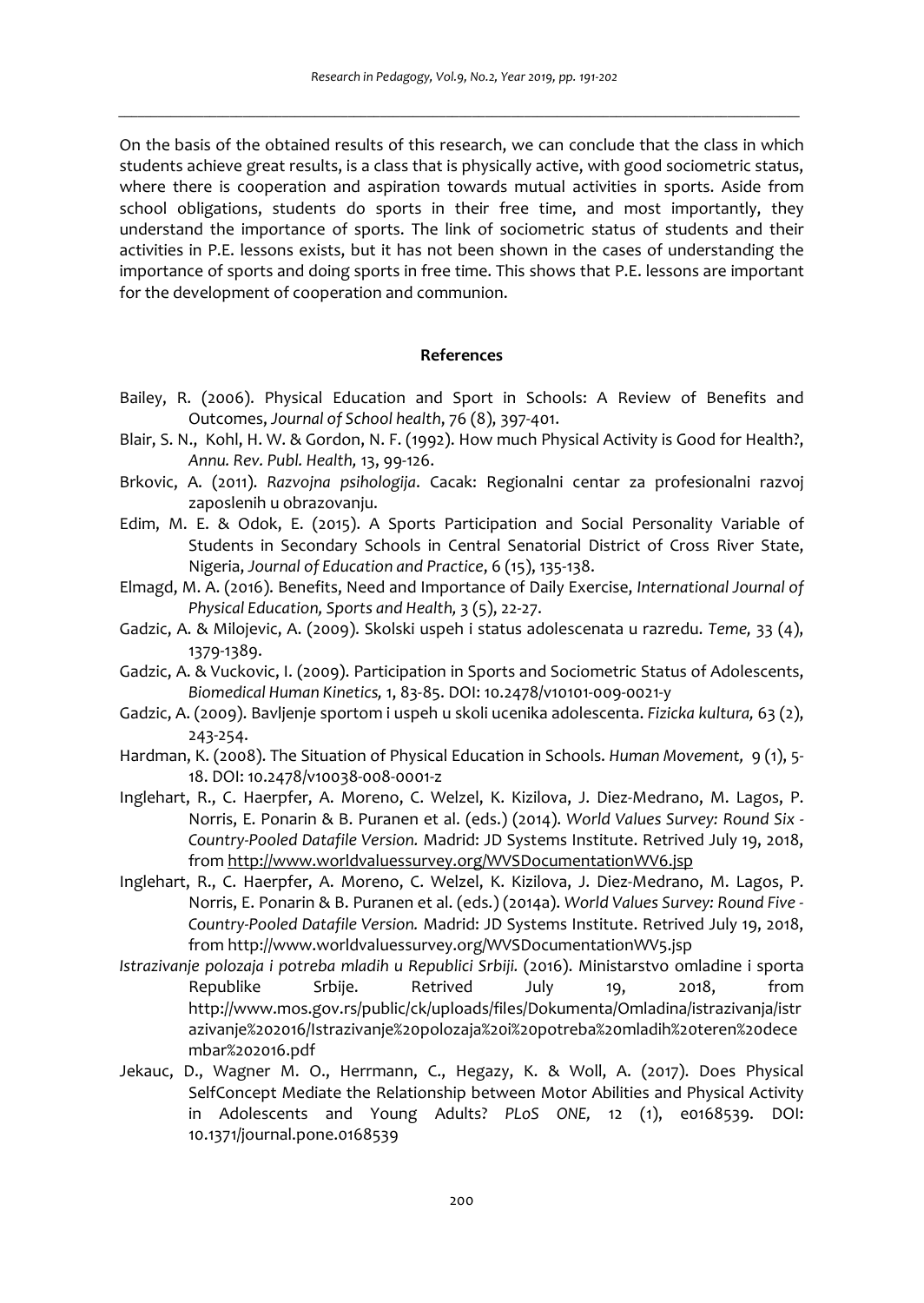- LaFontana, K. M. & Cillessen, A. H. N. (2002). "Children's Perceptions of Popular and Unpopular Peers: A Multimethod Assessment". *Developmental Psychology*, 38 (5), 635–647. DOI:10.1037//0012-1649.38.5.635
- Logstrup, S. (Ed.) (2001). *Children and Young People the Importance of Physical Activity.*  Brussels: European Heart Network, European Heart Health Initiative.
- Lozovina, M., Bonacin, D. & Lozovina, V. (2012). Emotional Intelligence and Determination of Sociometric Status in Sport. *Sport Science,* 5 (2), 66-74. DOI: 10.14687/jhs.v14i4.4839
- Moreno, J. L. (1978). *Who Shall Survive? Foundations of Sociometry, Group Psychotherapy and Sociodrama, 3rd edition.* Beacon N. Y., Beacon House Inc.
- Ntoumanis, N. (2001). A Self-determination Approach to the Understanding of Motivation in Physical Education, *British Journal of Educational Psychology,* 71, 225-242.
- Potkonjak, N. & Trnavac, N. (1998). *Instrumenti za rad skolskog pedagoga*. Beograd: Pedagosko drustvo Srbije.
- Radisavljevic-Janic, S., Milanovic, I., & Lazarevic, D. (2012). Fizicka aktivnost adolescenata: uzrasne i polne razlike*, Nastava i vaspitanje,* 61 (1), 183-194.
- Randelovic, M. & Savic, Z. (2016). Uloga i znacaj skolskog sporta u procesu vaspitanja mladih, *Teme,* 40 (4), 1291-1305. DOI: 10.22190/TEME1604291R
- Repic-Cujić, V., Visnjic, D., Radisavljevic, S., Gortnar, Z., Lepes, J., Zecevic, S. & Krstic, K. (2010). *Obrazovni standardi za kraj obaveznog obrazovanja za nastavni predmet Fizicko vaspitanje.* Beograd: Ministarstvo prosvete Republike Srbije; Zavod za vrednovanje kvaliteta obrazovanja i vaspitanja.
- Sabin, S. I. & Marcel, P. (2014). Group Cohesion Important Factor in Sport Performance, *European Scientific Journal,* 10 (26), 163-174. DOI: 10.13140/RG.2.1.4593.4165
- Sabin, S. I., Mihai, S. & Marcel, P. (2014). The Importance and Utility of the Sociometric Survey Method in Physical Education Research, *Procedia - Social and Behavioral Sciences*, 117, 185-192. DOI: 10.1016/j.sbspro.2014.02.199
- Savic, Z., Stojanovic, N., Randelovic, N. & Stojiljkovic, N. (2015). The Differences in the Attitudes of Elementary and High School Children on the Importance and Development of School Sport, *Facta Universitatis, Series: Physical Education and Sport*, 13 (2), 229 – 240.
- Sevkusic, S. (2008). Kvalitativna studija slucaja u pedagoskim istrazivanjima: saznajne mogucnosti i ogranicenja, *Zbornik Instituta za pedagoska istrazivanja,* (2), 239-256. DOI:10.2298/ZIPI0802239S
- Sindik, J. & Mihaljevic, D. (2011). Socioekonomski status i mikrosocijalna struktura unutar zenskog rukometnog kluba, *SportLogia,* 7(2), 151–162. DOI: 10.5550/sgia.110702.se.151S
- Smith, A. L. (2003). Peer relationships in physical activity contexts: a road less traveled in youth sport and exercise psychology research, *Psychology of Sport and Exercise*, 4, 25-39. DOI: 10.1016/S1469-0292(02)00015-8
- Strong, W. B., Malina, R. M., Blimkie, C. J. R., Daniels, S. R., Dishman, R. K., Gutin, B., Hergenroeder, A. C., Must, A., Nixon, P. A., Pivarnik, J. M., Rowland, T., Trost, S. & Trudeau, F. (2005). Evidence Based Physical Activity for School-age Youth, *The Journal of Pediatrics,* 146 (6) , 732-737. DOI: 10.1016/j.jpeds.2005.01.055
- Titkova, V., Ivaniushina, V. & Alexandrov, D. (2013). *Sociometric Popularity in School Context. Basic Research Program Working Papers, Series: Education.* Saint Petersburg: National Research University Higher School of Economics (HSE). Retrived July 17, 2018, from https://www.hse.ru/data/2013/03/02/1293260250/10EDU2013.pdf
- Van Hecke, L., Loyen, A., Verloigne, M., Ploeg, H. P., Lakerveld, J., Brug, J., De Bourdeaudhuij, I., Ekelund, U., Donnelly, A., Hendriksen, I. & Deforche, B. (2016). Variation in